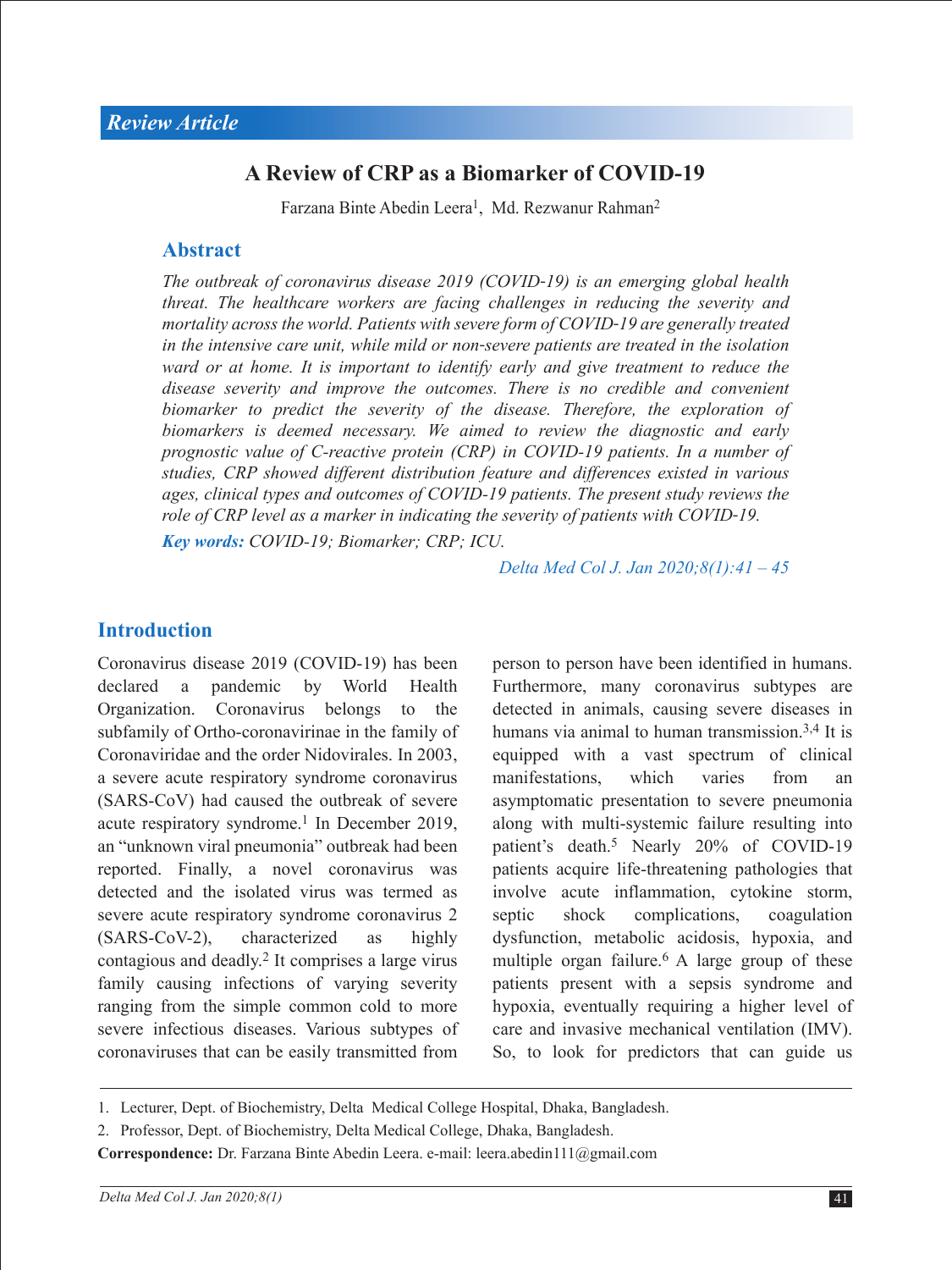in allocating resources for these patients and be prepared in advance is crucial as the health system has been stretched to their limits. It has affected countless countries all over the world with rapidly increasing case fatality reports.7 The early categorization of COVID-19 patients is mainly based on the identification of effective laboratory biomarkers which can efficiently predict disease severity and give the chance for timely treatment. It is of prime importance to define appropriate laboratory biomarkers capable of categorizing patients based on their risk.8

## **CRP: A Biomarker**

Biomarkers are the biological parameters measured quantitatively in biological samples collected from patients. These are used in the management of many diseases as indicators that reflect the pathological course of the clinical conditions of patients. It is essential to determine the condition of patients on time by using hematological and biochemical biomarkers. Important biomarkers associated with COVID-19 disease are the hematological biomarkers like lymphocyte count, neutrophil count, neutrophil– lymphocyte ratio (NLR), inflammatory ones like C-reactive protein (CRP), immunological markers like interleukin (IL)-6 and biochemical markers D-dimer, troponin, creatine kinase (CK), as well as procalcitonin (PCT), erythrocyte sedimentation rate (ESR), aspartate aminotransferase (AST), and those particularly related to coagulation cascades in disseminated intravascular coagulation (DIC) and acute respiratory distress syndrome (ARDS). New laboratory biomarkers could be identified through the accurate analysis of multicentric case series; in particular, homocysteine and angiotensin II could play a significant role in this regard. Some studies have reported elevated WBC, CRP, lactate dehydrogenase (LDH), CK, and troponin to be associated with the severity of COVID-19. Among these laboratory parameters, serum C-reactive protein (CRP) has been found as an important marker that changes significantly in patients with severe COVID-19 disease.<sup>9,10</sup>

C-reactive protein (CRP), an acute phase glycoprotein produced by the liver in response to interleukin 6 (IL-6), is a useful marker of inflammation. It is commonly evaluated in clinical practice as a sign of serious bacterial infection, trauma and various chronic diseases in older adults. In blood, the normal concentration of CRP is less than 10 mg/L; however, it rises rapidly within 6 to 8 hours and gives the highest peak in 48 hours from the disease onset. Its half‐life is about 19 hours and its concentration decreases when the inflammatory stages end.<sup>11</sup>

Among the patients who are infected by SARS-CoV-2, some did not show hypoxemia or respiratory stress during the course of COVID-19, indicating it being a multifaceted disease. Therefore, one reliable and convenient biomarker is needed to predict the severity of COVID-19 pneumonia. However, there is an emerging challenge that a small subset of mild or non‐severe COVID‐19 patients develops into a severe disease course. Therefore, it is important to identify early and give the treatment of this subset of patients to reduce the disease severity and improve the outcomes. Clinical studies demonstrated that altered levels of some blood markers might be linked with the degree of severity and mortality of patients with COVID-19.<sup>12</sup> Weiping et al.<sup>13</sup> suggested CRP levels as one of the first biomarkers to reflect physiological complications and as the most significant biomarker for predicting whether COVID-19 would progress.

### **Relation of CRP with COVID 19**

Elevated levels of serum C-reactive protein (CRP) have been observed in patients with COVID-19 and used to assist with triage, diagnostics and prognostication. A significant increase of CRP has been found with levels on average 20 to 50 mg/L in patients with COVID‐19. Elevated levels of CRP were observed up to 86% in severe COVID‐19 patients. Patients with severe disease courses had a far elevated level of CRP than mild or non‐severe patients. For example, a study reported that patients with more severe symptoms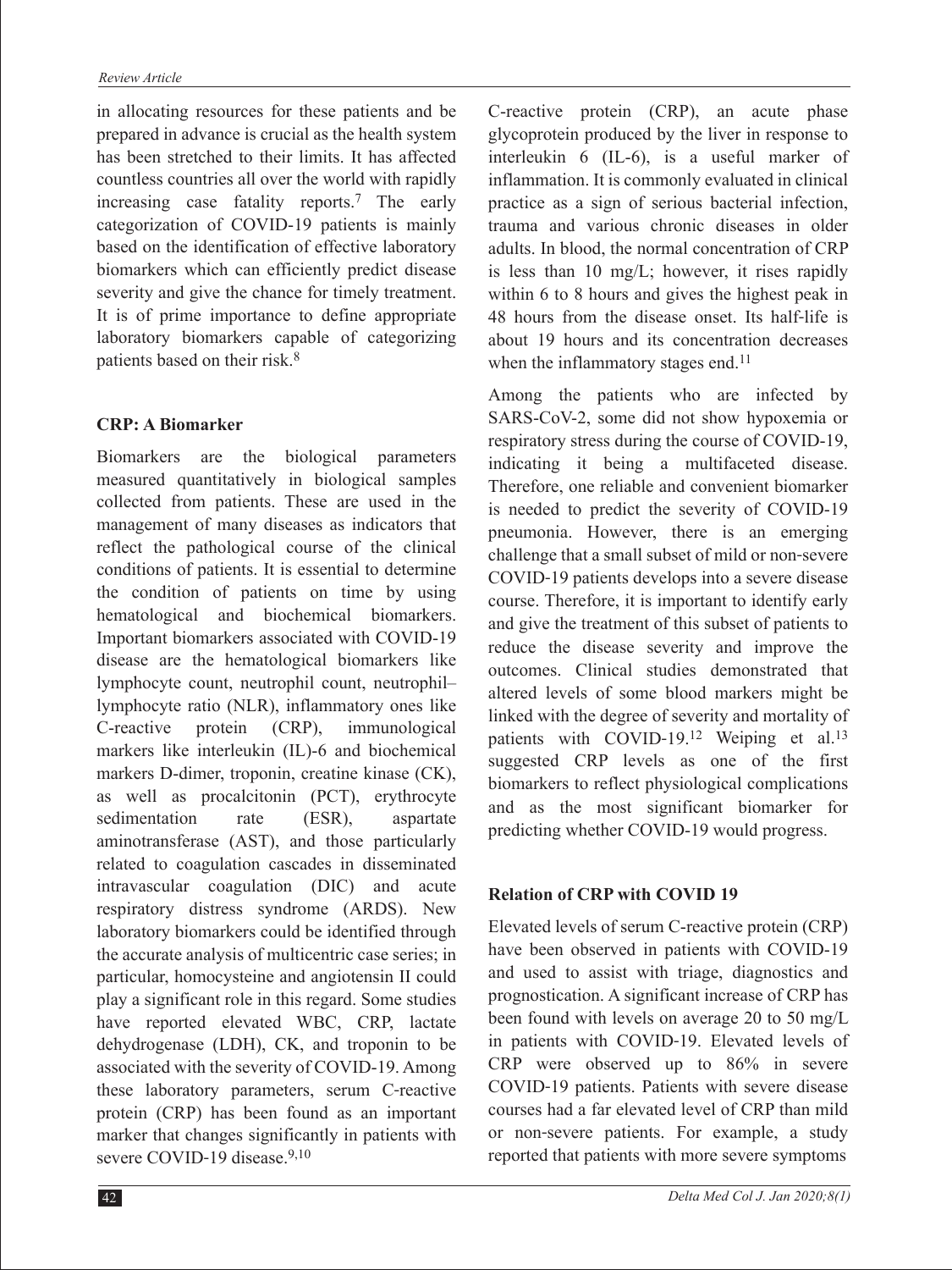had on average CRP concentration of 39.4 mg/L whereas patients with mild symptoms had CRP concentration of 18.8 mg/L.<sup>14,15</sup> Stinger et al.<sup>16</sup> suggested a simple threshold of ≥40 mg/L should be used in clinical practice to guide disease severity and likely disease progression. Future studies should analyze using this simple threshold. This was a large multicentric study that included participants admitted to 13 hospitals. The demographics, case mix and mortality are similar to other larger studies reported within the UK, increasing the findings' generalizability. Using a threshold of  $\geq$ 40 mg/L offered a high sensitivity and negative predictive value but low positive predictive value. A limitation of this study is that due to the urgent nature, disease severity on admission was only assessed using CRP without collection of circulating lymphocytes, interleukin-6, procalcitonin, serum lactate and viral load, all of which may also contribute to disease severity. In another study it was also observed that patients with low oxygen saturation  $(SpO2 \le 90\%)$  had significantly higher levels of CRP (median 76.5 mg/L) compared with patients with high oxygen saturation (SpO2  $>$  90%; CRP median value 12.7 mg/L) indicating that more severe patients with lung damage have elevated levels of CRP<sup>17</sup>

Since, the evolution of the clinical condition of these patients is difficult to forecast, early identification of prognostic indicators is an essential foundation to regulate treatment plans and promptly identify the severity of patients' condition.18 Serum CRP is a simple and effective prognosticator which casts light on potentially critical patients. Consequently, it can be used to reduce the mortality of patients. Liu et al.<sup>19</sup> also found a significant correlation between CRP and the severity of COVID-19 and suggested its use in predicting disease severity as an independent risk factor. Shang et al.20 who studied the clinical records of 443 patients categorized into non-severe patients ( $n = 304$ ) and severe patients  $(n = 139)$ , had ascertained that neutrophil to lymphocyte ratio (NLR), CRP, and platelets can efficiently evaluate the severity of COVID-19.

Chen et al.<sup>21</sup> performed an observational retrospective study on 76 cases infected by SARS-CoV-2. They disclosed a positive correlation between serum CRP level and pulmonary affection on CT chest, regardless of age and lymphocytic count. On comparing mild CT findings, the CRP concentration is significantly raised by 11.47 mg/L. Moreover, the serum CRP increased significantly by 23.40 mg/L in the moderate and severe CT affection. They concluded that the level of plasma CRP was positively correlated to the severity of COVID-19 pneumonia. It may be useful as an earlier indicator for severe illness and help physicians to stratify patients for intense care unit transfer.

Akdogan et al.22 demonstrated that CRP levels were significantly higher in the severe group compared to the levels measured in the non-severe group, pointing out that the CRP level was an independent risk factor for the occurrence of severe COVID‐19. Its levels positively correlated with acute lung injury in COVID-19 patients. It is a retrospective study conducted at a single-center and it reported that CRP levels were significantly high in most of the severe patients compared to non-severe patients. There were some limitations in this study. First, selection bias might occur for this retrospective study design, and further prospective studies were needed. Second, this study was based on a single center, and the number of patients participating in the study is not large enough, it should be supported by nationwide studies with a larger number of patients.

Ullah et al.23 has done a retrospective cohort study to determine the association of CRP and D-Dimer with the need for invasive mechanical ventilation (IMV), dialysis, upgrade to an intensive care unit (ICU) and mortality. A total of 176 patients with confirmed COVID-19 diagnosis were included. They concluded that a high CRP value of >101 mg/dl at presentation appears to predict an increased need for IMV and intensive care. A high CRP value and elevated D-Dimer (>501 ng/ml) during hospitalization for COVID-19 predict higher odds of mortality; however, large scale and longer-term studies are needed to validate the findings.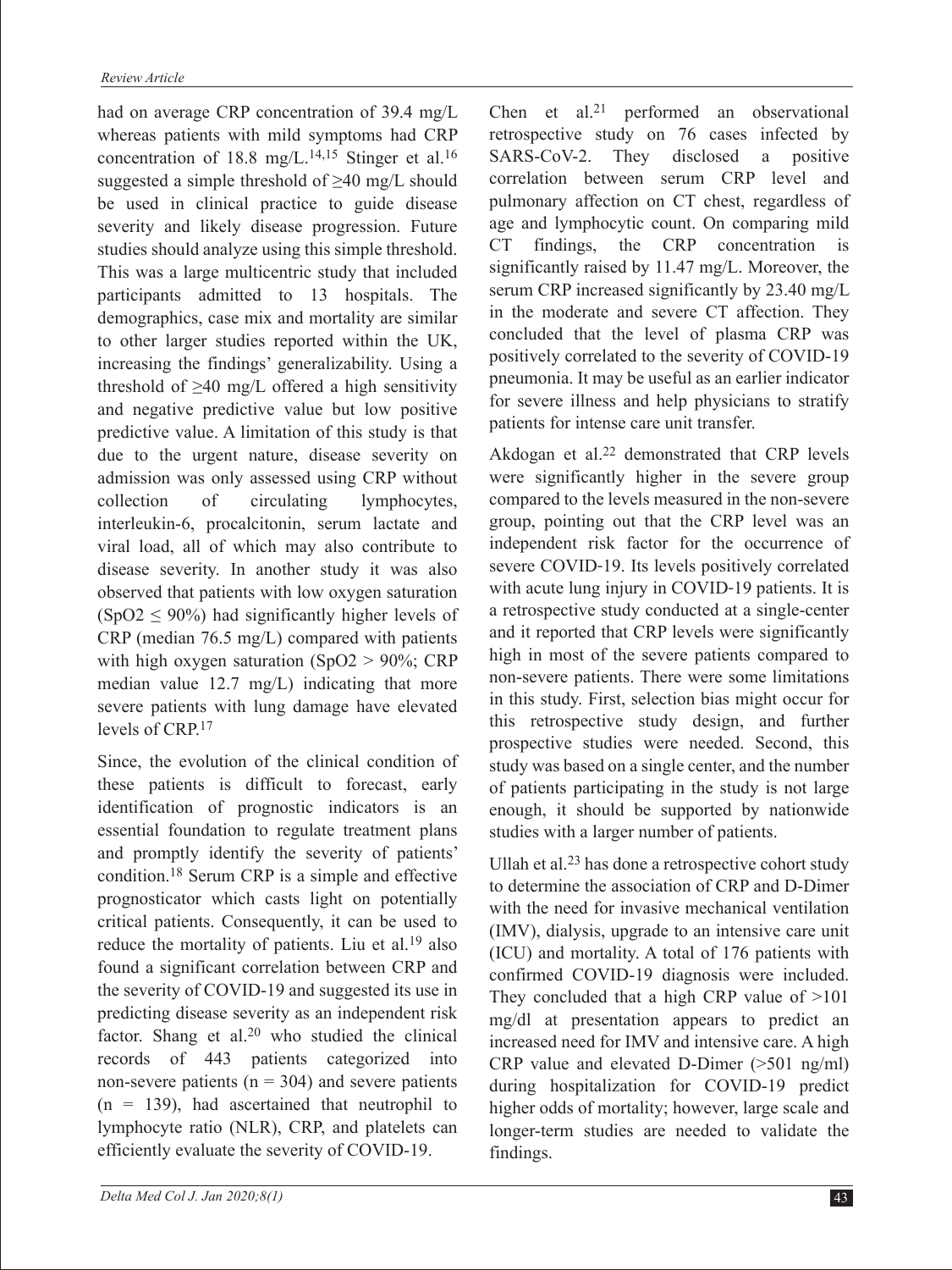#### **Limitations**

The findings of all the study should be interpreted in light of their limitations. Although the overall findings were adjusted for covariates, including baseline comorbidities and medications, the impact of unmeasured confounders could not be determined. Lastly, the interpretation might be limited by the sample size, age, sex, geographical difference, etc. CRP levels in patients with COVID‐19 who may progress from non‐severe to severe cases need to be further studied in large‐scale multicenter studies.

#### **Conclusion**

An elevated level of CRP may be used as an important management tool as it can predict the possibility of disease progression in non‐severe patients with COVID‐19 at an early stage, which can help health workers to identify the patients at risk earlier and provide timely treatment. And this approach is likely to reduce the overall morbidity and mortality from severe COVID-19 disease. Besides, COVID‐19 patients with elevated levels of CRP need close monitoring and treatment even though they do not develop symptoms to meet the criteria for the severe disease course.

# **References**

- 1. Zhang W, Du RH, Li B, Zheng XS, Yang XL, Hu B, et al. Molecular and Serological Investigation of 2019-NCOV Infected Patients: Implication of Multiple Shedding Routes. Emerging Microbes & Infections. 2020;9(1):386-89.
- 2. Chen CC, Lee IK, Liu JW, Huang SY, Wang L. Utility of C-reactive Protein Levels for Early Prediction of Dengue Severity in Adults. BioMed Research International. 2015;2015:936062.doi: 10.1155/2015/936062.
- 3. Republic of Turkey Ministry of Health General Directorate of Public Health (2020) COVID-19 General Information [cited 2020 Sept 1]. Available from: https://covid19.saglik.gov.tr/Eklenti/38597/0/ covid19rehberigenelbilgilerepidemiyolojivetanipdf. pdf.
- 4. Cascella M, Rajnik M, Aleem A, Dulebohn S, Di Napoli R. Features, Evaluation, and Treatment of Coronavirus (COVID-19) [updated 2021 Sep 2, cited 2021 Dec 12]. In: StatPearls [Internet]. Treasure Island (FL): StatPearls Publishing; 2021. Available from: https://www.ncbi.nlm.nih.gov/books/NBK554 776/.
- 5. Weisberg SP, Connors TJ, Zhu Y, Baldwin MR, Lin WH, Wontakal S, et al. Distinct Antibody Responses to SARS-CoV-2 in Children and Adults Across the COVID-19 Clinical Spectrum. Nature Immunology. 2021;22(1):25-31.
- 6. Guo YR, Cao QD, Hong ZS, Tan YY, Chen SD, Jin HJ, et al. The Origin, Transmission and Clinical Therapies on Coronavirus Disease 2019 (COVID-19) Outbreak – An Update on the Status. Military Medical Research. 2020;7(1):1-10.
- 7. Wang C, Horby PW, Hayden FG, Gao GF. A Novel Coronavirus Outbreak of Global Health Concern. The lancet. 2020;395(10223):470-73.
- 8. Petrilli CM, Jones SA, Yang J, Rajagopalan H, O'Donnell L, Chernyak Y, et al. Factors Associated with Hospital Admission and Critical Illness among 5279 People with Coronavirus Disease 2019 in New York City: Prospective Cohort Study. BMJ. 2020;369.
- 9. Kermali M, Khalsa RK, Pillai K, Ismail Z, Harky A. The Role of Biomarkers in Diagnosis of COVID-19 – A Systematic Review. Life Sciences. 2020;254:117788.
- 10. Lagunas‐Rangel FA. Neutrophil‐to‐Lymphocyte Ratio and Lymphocyte‐to‐C‐Reactive Protein Ratio in Patients with Severe Coronavirus Disease 2019 (COVID‐19): A Meta‐Analysis. Journal of Medical Virology. 2020;92(10):1733-34.
- 11. Young B, Gleeson M, Cripps AW. C-Reactive Protein: A Critical Review. Pathology. 1991;23(2):118-24.
- 12. Tian W, Jiang W, Yao J, Nicholson CJ, Li RH, Sigurslid HH, et al. Predictors of Mortality in Hospitalized COVID‐19 Patients: A Systematic Review and Meta‐Analysis. Journal of Medical Virology. 2020;92(10):1875-83.